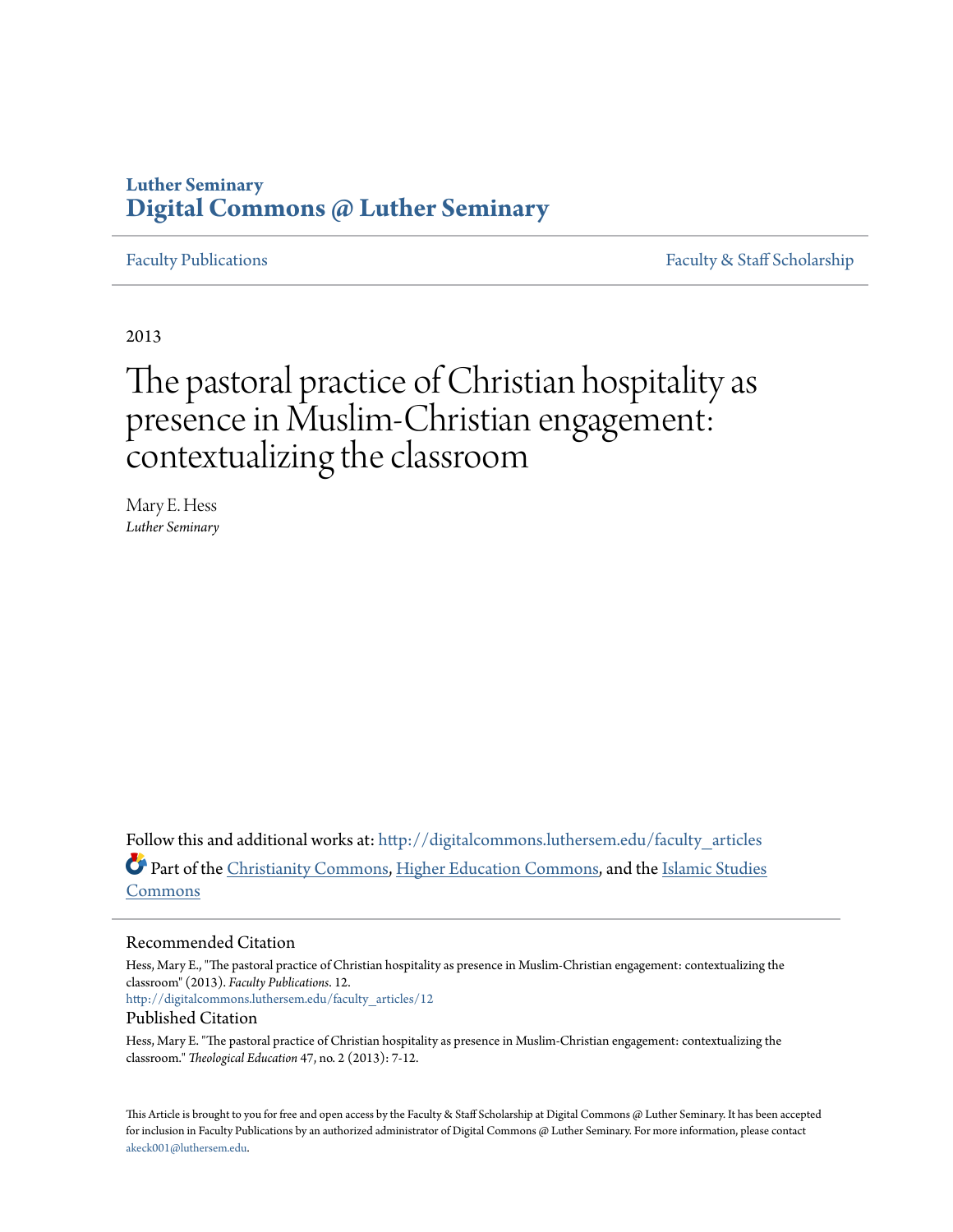## **The Pastoral Practice of Christian Hospitality as Presence in Muslim-Christian Engagement: Contextualizing the Classroom**

## *Mary Hess Luther Seminary*

*ABSTRACT: This project involved inviting graduate-level classes to contextualize their study in relationship with a specific Lutheran congregation in an urban and multifaith neighborhood. In doing so, the Christian practice of hospitality—especially understood in terms of presence—was particularly pertinent. Learning took place in context, far more efficiently and effectively, through engagement with rather than teaching about each other. Ultimately the project members experienced learning in the presence of other faiths as deepening one's own faith, while inviting genuine respect for other faiths.*

To understand the work of our Christian hospitality project, you need first to understand something of the context in which our project took shape. To understand the work of our Christian hospitality project, you need first

Luther Seminary is an Evangelical Lutheran Church of America (ELCA) seminary with a student body drawn from all over the world. It has a longstanding commitment to ecumenical and interfaith engagement. More than a quarter of our faculty are from traditions other than Lutheran, and we have a large biblical faculty who regularly teach in collaborative ways with Jewish scholars. Until recently we also had a master's degree in Islamic Studies.

In addition, the Twin Cities of Minnesota are incredibly diverse in terms of religious communities. While the 2008 Pew poll listed 81 percent of *all* Minnesotans as Christian, 13 percent unaffiliated, and thus only 6 percent of other faiths, we have in the Twin Cities the largest Hmong community outside of southeast Asia, the largest Somali community outside of Somalia, and the most diverse African immigrant community of any major metropolitan area.

Students, staff, and faculty at Luther live, work, and worship while they're at this institution in a context in which you have to work very hard to ignore religious diversity. That some of us do so anyway is one of the challenges we face, and we are working to find ways not only to help us to "see" diversity but also to engage it in productive and thoughtful ways.

The Christian Hospitality and Pastoral Practices (CHAPP) program emerged for us as a promising way to think about how to do such engagement, and to think about pastoral practice and pastoral imagination in ways that would draw upon our deepest commitments to understanding theology as arising in the midst of congregations.

We developed our project in collaboration with staff and members of Trinity Lutheran Congregation, which is the only Christian congregation in the Cedar-Riverside neighborhood of Minneapolis—a densely populated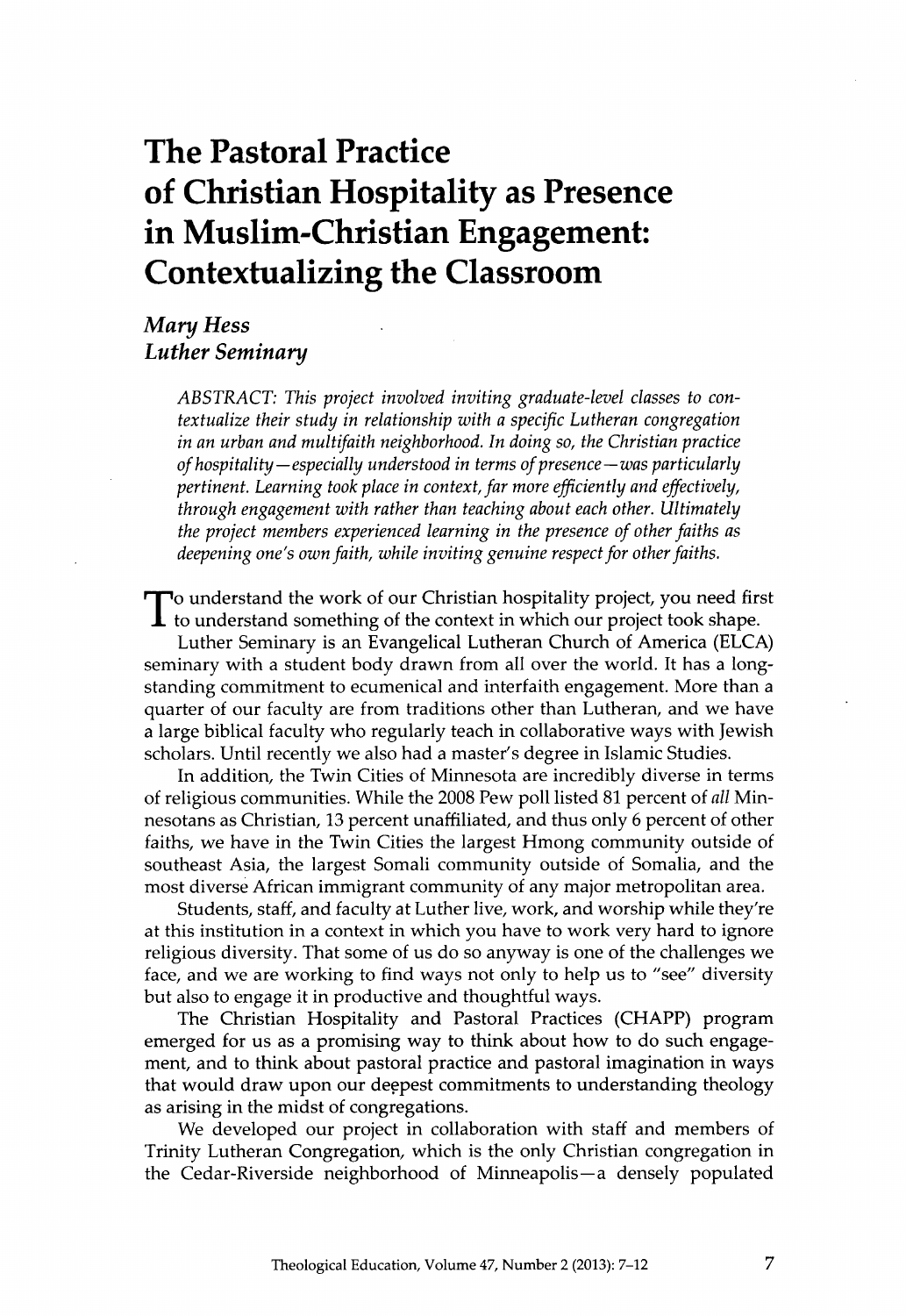neighborhood of between 7,500 and 10,000 people that has at least three mosques. As a congregation, Trinity is multiethnic, with members of European, Ethiopian, Eritrean, and African American descent; nearly 30 percent of its congregation is persons of color.<sup>1</sup>

Our project began with a commitment on the part of Luther faculty and staff to use the funds entirely in the pursuit of demonstrating and exploring what Christian hospitality looks like when practiced as *presence* in a multifaith world. Thus neither of our codirectors drew a stipend from the grant, and we split the funds among the congregation we were working with, various hospitality events we developed in the neighborhood, and partially funding an intern to work in the congregation through our children, youth, and family degree program.

In focusing on *presence,* we built off of Jesus's role of guest. From his encounter with Zaccheus, to engaging the Samaritan woman at the well, he was a recipient of others' hospitality. For many in US culture, to be guest instead of host or teacher is very difficult. It is something we must learn to do. In approaching other cultures, in this case Muslim and (mostly) East African cultures, we knew that we must intentionally place ourselves in the position of listener and guest, not as teacher. By being consciously present as guest, we anticipated that we might learn in a much deeper way.

During the 2011-2012 academic year we practiced *presence* in a number of ways. Three of our faculty—Mary Hess, Chris Scharen, and Terri Elton—built elements into our courses<sup>2</sup> that required presence in this neighborhood as well as engagement and learning with its inhabitants and with Trinity Lutheran.

Mary Hess teaches a Christian education class, for example, called Learning in the Presence of Other Faiths, and one of the things that class did was to meet at Trinity to learn from Pr. Buckley-Farlee, and then to walk with her over to one of the local mosques to learn from some of its members about their faith and their presence and concerns in the neighborhood. The class also explored at some length the varieties of ways in which Christian theology has "made sense of" the vibrant reality of other faiths, and her students worked on projects that combined this new learning with efforts to create opportunities for sharing such learning in their own pastoral contexts.

Terri Elton teaches a class on children, youth, and family ministry in urban contexts, and her class studied contextual theology through reading, lecture, and classroom discussion, as well as engaging it firsthand through the ministry of Trinity Lutheran. One Saturday class members located themselves in Trinity's context by taking public transportation from seminary to the church, learning about the challenges and joys of ministry in the Riverside neighborhood from their leadership and having lunch at a neighborhood Ethiopian restaurant to taste and smell one of the many cultures present in this context. Traditional classroom learning coupled with this experiential learning added a depth to the class that was not present previously and highlighted the complexity and richness of ministry in a multicultural and multifaith setting.

Chris Scharen coteaches a class called Reading the Audiences, which is an entry-level course on congregational theology and sociological investigation. His class, cotaught with Dwight Zscheile, frames a missional theology for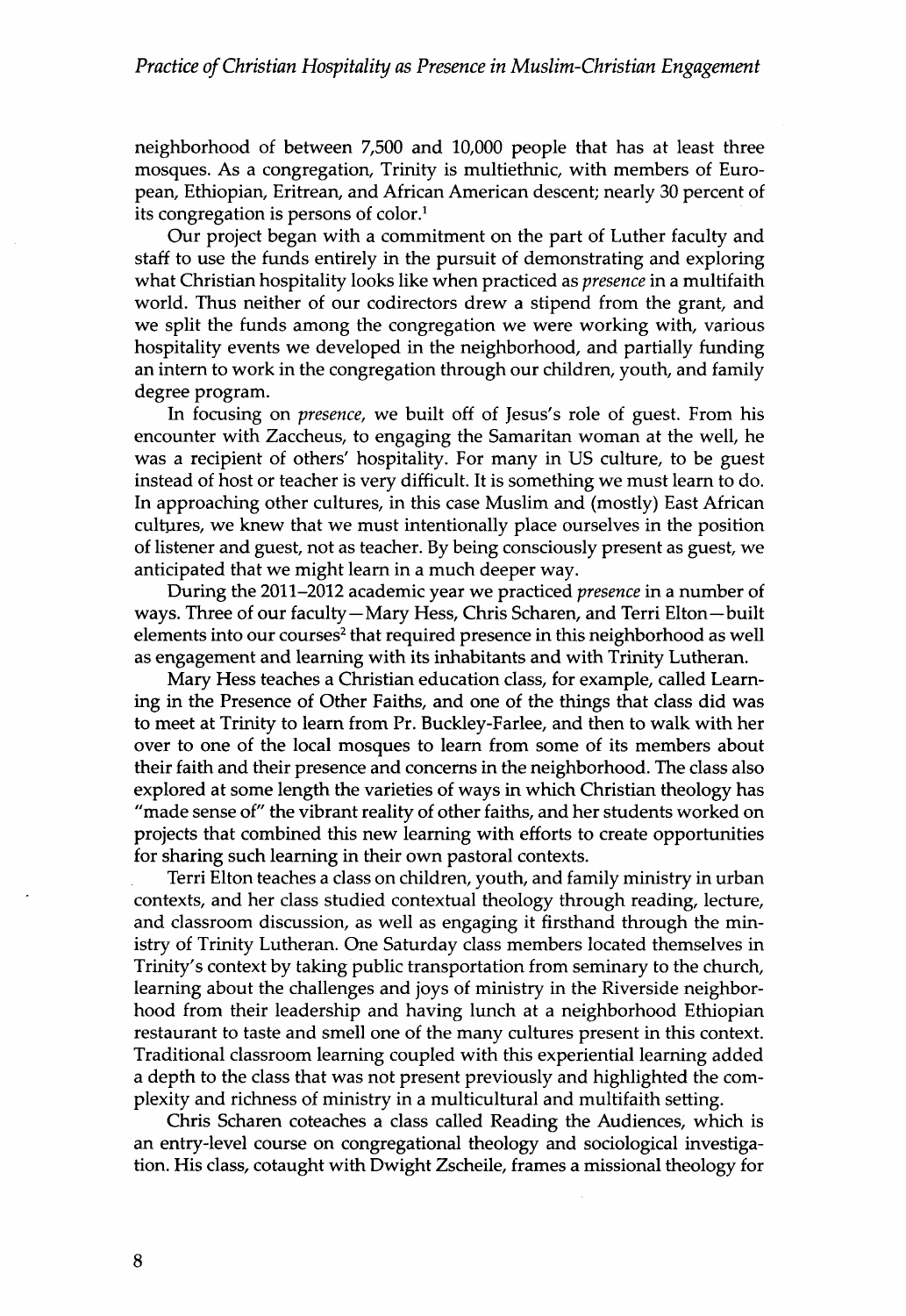congregational leadership. In the process, he and Zscheile draw upon a theology of multifaith engagement that understands God to already be present with all we meet. Thus the proper stance is not to "bring God" to others, but to adopt a posture of humility, as Christ would, and expect to listen and to learn how God is already at work in the lives of others. For this part of the course, Scharen and Zscheile invited Pr. Buckley-Farley to come speak to the class about the Trinity Congregation's journey of listening to its Muslim neighbors. Second, they introduced their students to social research methods and asked them to choose a congregation and community to study in groups of six to eight. Trinity Lutheran was one of the congregations studied. Students interviewed members of the congregation and the surrounding community, attended services, walked the neighborhood, studied census data, and pulled all of this into a report on the ministry context and opportunities for the congregation.

In addition to the various ways in which the project brought specific classes into direct collaboration with Trinity's presence in the Cedar-Riverside neighborhood, we also worked with our children, youth, and family degree program—which requires its students to have twenty-hour-a-week placements in local congregations-to place a student at Trinity who would spend part of her time working with the CHAPP project. This intern reflected, in particular, on the ways in which youth make sense of a multifaith reality, and she found herself needing to learn how to articulate Christian faith to people who are unfamiliar with it.

Along the way, members of our team participated in a number of local events—a community worship service in a local community center, which is hosted by Trinity and which invites their suburban congregations into participation; an Iftar dinner held in the neighborhood; a community open house that offered food and fellowship to the neighborhood on the afternoon and evening of September 11; "homework help" events (Trinity offers such support to the youth in the neighborhood); and an evening of refreshment and renewal for the council of Trinity.

#### **Learnings**

This project is in no way finished, and in some ways we are hesitant to offer any but the most tentative conclusions. Here are three provisional inferences, by way of sharing what we have learned so far.

First, a practice of Christian hospitality as presence is a practice that requires patience and a discipline of openness. Christine Pohl has written compellingly about the practice of hospitality as one of "making room." As we have worked with our students and thought about what we are learning in the CHAPP project, this spiritual discipline of opening  $up$  – or of what some people might call "holding something lightly" or "with open hands"—has been crucially important.

There are numerous times in Scripture in which Jesus invited engagement with people with whom his immediate followers were not open to being in relationship. In several ways we have struggled with what it means to be "open" in Christian terms. How does one have a strong Christian identity, an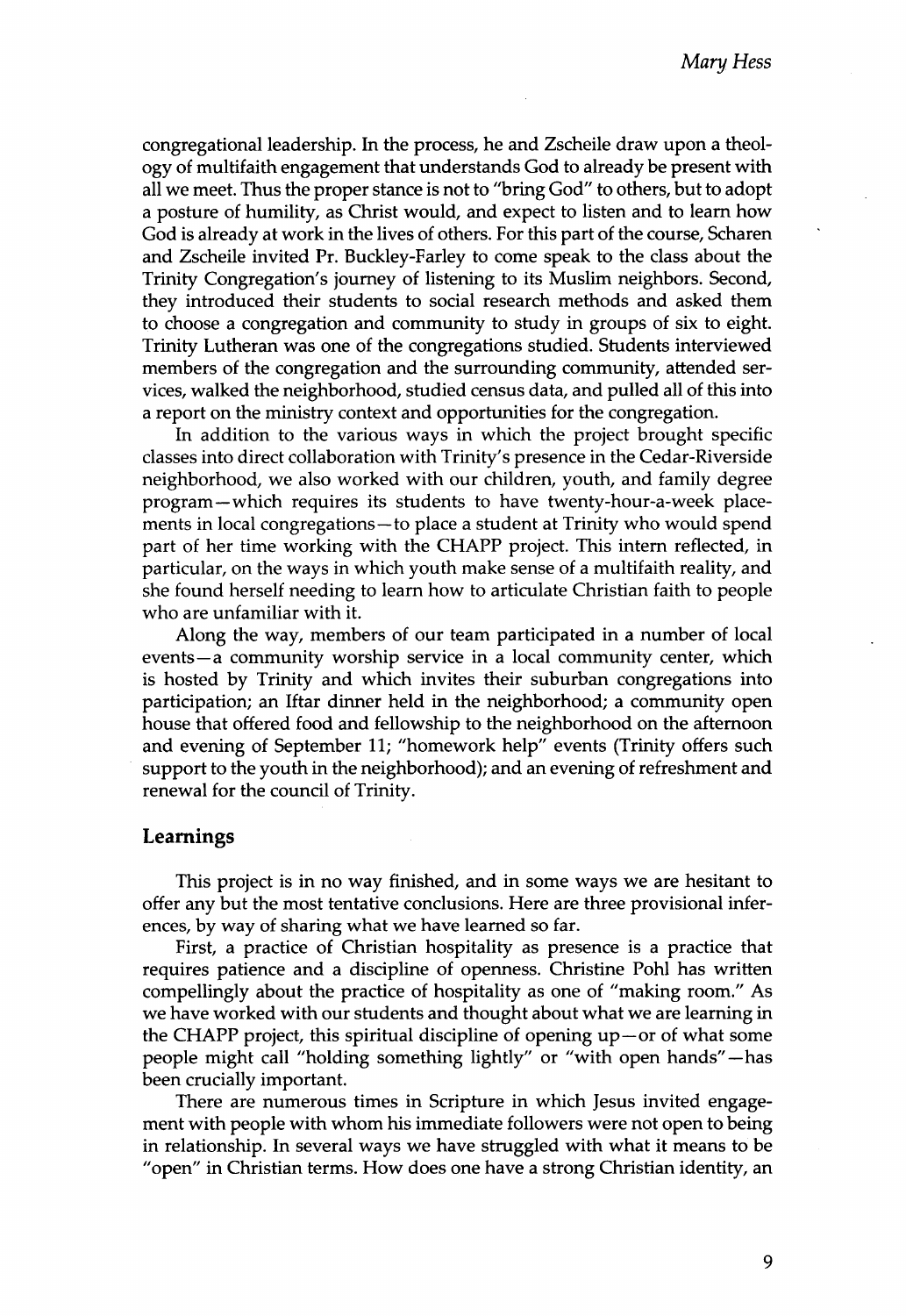identity robust enough to be deeply centered and loyal to a specific community but still open to learning with and from others?

Here one of the books Hess used in class proved particularly interesting and useful. Paul Knitter's text, *Introducing Theologies of Religion,* practices what you might call an "eighth commandment" commitment. That is, in this book Knitter does his best to represent a range of Christian theologies of religious pluralism as respectfully as possible, and in such a way that their own adherents would recognize them. This stance gave our students a way to find themselves somewhere amongst the positions he outlined and to have the patience to ask genuine questions of each other.

Pr. Buckley-Farlee has also been an incredibly effective model of openness and patience. She did not hesitate to talk with us about the challenges involved in trying to lead a congregation that is as diverse as hers—including the challenges that occurred when the national ELCA made decisions regarding sexuality that raised deep conflicts within her congregation. She repeatedly emphasized that Trinity exists at the will of the Holy Spirit, because, as she says in the video interview referenced above, "our role is to listen, to listen to God, to listen to each other, to listen to the people in our neighborhood—and through that hard listening to determine as best we can to discern the course that we take, and that's always changing, that's always morphing, depending on where the Spirit is blowing."

The second big learning for us, at least so far, is that we need to get our students out of the classroom and into tangible relationships with people. This kind of learning cannot take place if it is simply "about" other faiths. We need to learn "through engagement with" other faiths. As noted earlier, our context is very rich in this way, so in addition to the various mosques we visited, Hess took her class to the Hindu Temple of Minnesota (a very large campus complex in Maple Grove that regularly holds tours), and Scharen's class spent a good part of the semester engaged with the Cedar-Riverside neighborhood, discussing life with the Somali residents there as part of their study of Trinity Lutheran.

There is something very compelling about entering into someone else's sacred place and hearing from that individual about his or her practices and beliefs.

Finally, the third thing we would note at this point in our experience of the project is that "learning in the presence of other faiths" tends to deepen one's own faith. Some of our students entered this project with anxiety about how it might stretch or challenge their own beliefs or how it might draw them out of their commitments. We think the project has had the opposite effect. We believe that these students now hold their Christian identity even more strongly. The change, however, and it is a very important change, is that they now have *much more* and *much deeper* respect for the faith held by people in other traditions.

The three learnings thus far may be summarized as follows:

- 1. The Christian practice of *hospitality—*especially understood in terms of *presence—*is fundamentally about openness.
- 2. Learning takes place far more efficiently and effectively through *engagement with*, rather than *teaching about.*
- 3. Learning in the presence of other faiths can deepen one's own faith, while inviting deeper respect for other faiths.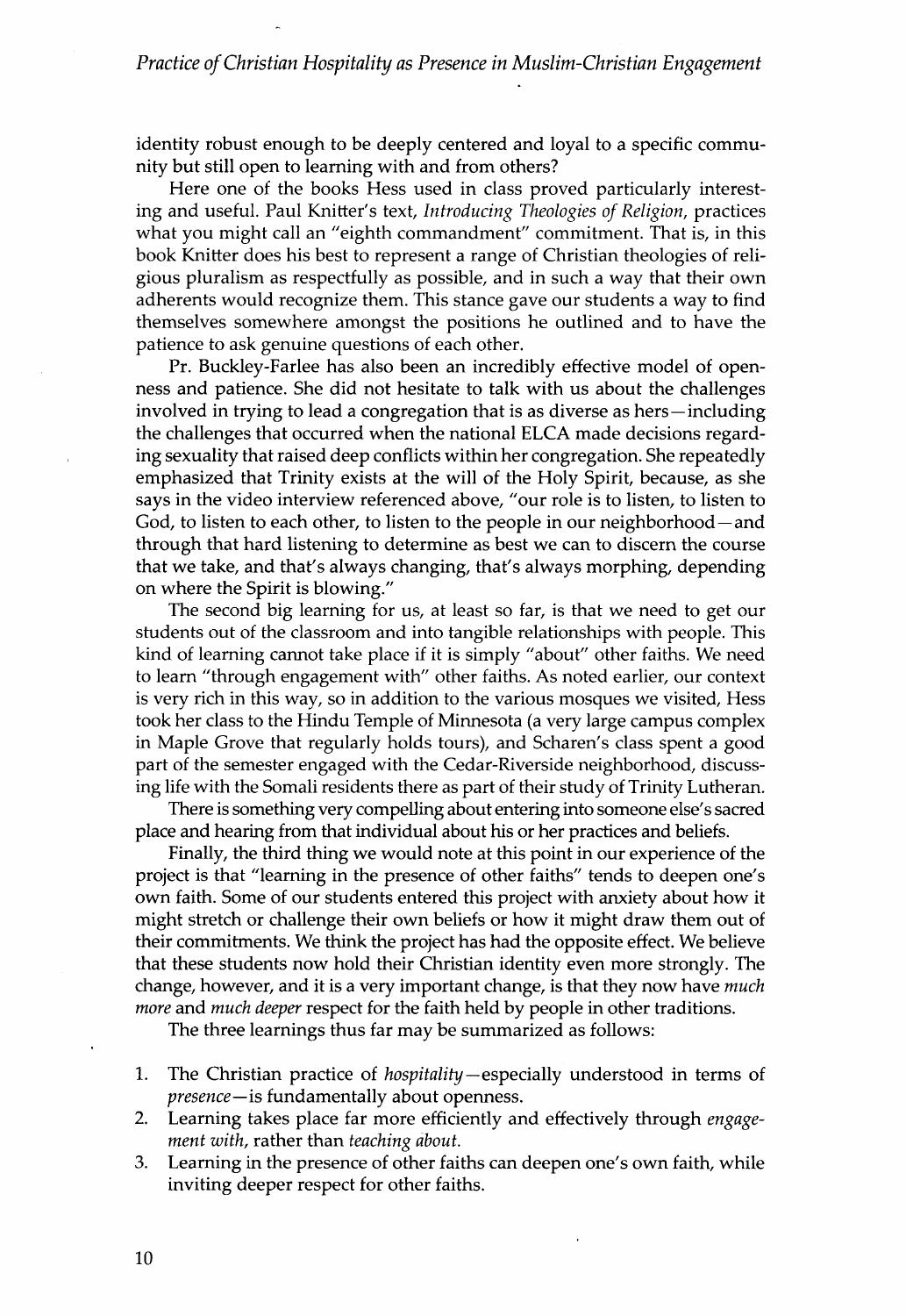## **Recommendations**

In terms of advice for other schools who might pursue a similar project, we would note that it has been crucial for us to partner with a congregation that has a long-standing commitment to, and presence within, this very diverse and multifaith context. As noted earlier in this report, the Twin Cities are home to a truly varied group of faith communities, and thus it was possible to *practice presence* in very organic ways that grew out of the integrity of the relationships Trinity had already developed as well as the relationships our faculty, staff, and students began to develop through Trinity's mentoring.

## **Challenges and future work**

We will continue to be involved with this neighborhood's faith communities, and our next challenge will be to find ways to broaden, organically, these relationships into connection with a broader cross section of Luther Seminary. Indeed, we need to share more of what we are learning *across* our curriculum, not simply in individual classes. The time is ripe for such engagement, as Luther's faculty have embarked upon a project of curriculum revision. We are not yet able to say how this project will impact that process, but it is clear that those of us who have been involved with the CHAPP project bring our relationships and perspectives to that table.

There are, as we have already intimated, many questions that remain. Perhaps some of the more profound have to do with how we understand Christian theology. Willie James Jennings addresses this in his recent book, *The Christian Imagination: Theology and the Origins of Race:*

> A space built on Jesus of Nazareth and the claim that he is indeed Israel's Messiah, their Christ, is a space that cannot protect itself from any critique or ridicule. It is a space open to the nations and their desire. It announces a kinship network that cannot be verified but only enacted through discipleship and living together in communion with God. On the one side, this network of kinship exists as a painfully weak space that positions itself as a site of Israel and for Israel. It is a network that presents interlopers as family and strangers as kin who claim their connection only through the voice of a single one in Israel, Jesus. His life is the slender thread that holds Gentiles inside Israel as authentic not exclusive inheritors of its legacies.

> On the other side, this network of kinship exists in abiding tension with other kinship networks that demand adherence. This new network must face the power of naming and claiming inherent in any world of kinship.3

What does it mean to speak of God in this radically relational way? If we can speak of Christian identity in this way—as "lurkers" or "interlopers,"